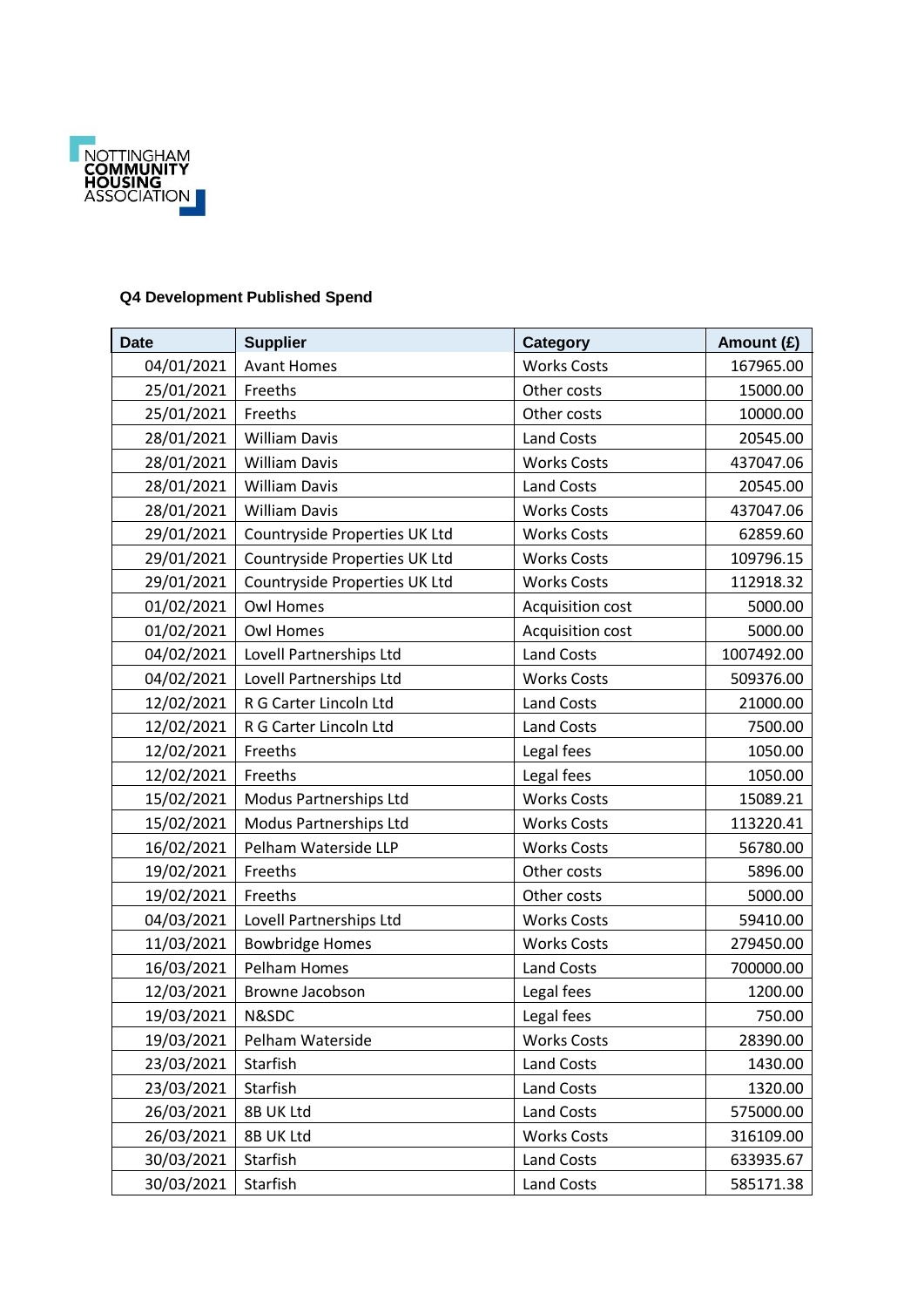| 30/03/2021 | <b>Hyland Legal</b>                        | Legal fees                             | 13978.71  |
|------------|--------------------------------------------|----------------------------------------|-----------|
| 30/03/2021 | <b>Hyland Legal</b>                        | Legal fees                             | 12903.43  |
| 18/12/2020 | United Living North Ltd                    | <b>Works Costs</b>                     | 102398.72 |
| 18/12/2020 | United Living North Ltd                    | <b>Works Costs</b>                     | 74047.28  |
| 18/12/2020 | United Living North Ltd                    | <b>Works Costs</b>                     | 30788.89  |
| 18/12/2020 | United Living North Ltd                    | <b>Works Costs</b>                     | 49339.20  |
| 25/12/2020 | Countryside Properties UK Ltd              | <b>Works Costs</b>                     | 404388.50 |
| 25/12/2020 | Countryside Properties UK Ltd              | <b>Works Costs</b>                     | 340002.63 |
| 25/12/2020 | Countryside Properties UK Ltd              | <b>Works Costs</b>                     | 124514.12 |
| 25/12/2020 | Countryside Properties UK Ltd              | <b>Works Costs</b>                     | 16874.73  |
| 25/12/2020 | Countryside Properties UK Ltd              | <b>Works Costs</b>                     | 52499.14  |
| 25/12/2020 | Countryside Properties UK Ltd              | <b>Works Costs</b>                     | 24374.60  |
| 18/12/2020 | Modus Partnerships Ltd                     | <b>Works Costs</b>                     | 21183.51  |
| 18/12/2020 | Modus Partnerships Ltd                     | <b>Works Costs</b>                     | 158948.34 |
| 25/12/2020 | Hodgkinson Builders Ltd                    | <b>Works Costs</b>                     | 23407.45  |
| 25/12/2020 | R G Carter Lincoln Ltd                     | <b>Works Costs</b>                     | 242633.74 |
|            |                                            | <b>External employers</b>              |           |
| 31/12/2020 | rg+p Ltd                                   | agent fee                              | 792.42    |
|            |                                            | <b>External employers</b>              |           |
| 31/12/2020 | rg+p Ltd                                   | agent fee                              | 1384.12   |
|            |                                            | <b>External employers</b>              |           |
| 31/12/2020 | rg+p Ltd                                   | agent fee                              | 1423.46   |
| 18/12/2020 | Freeths                                    | Legal fees                             | 1593.84   |
| 18/12/2020 | Freeths                                    | Legal fees                             | 1593.84   |
|            | Hickman Associates (Project                | <b>External employers</b>              |           |
| 17/12/2020 | Management)<br>Hickman Associates (Project | agent fee<br><b>External employers</b> | 1920.00   |
| 17/12/2020 | Management)                                | agent fee                              | 9600.00   |
| 08/01/2021 | Countryside Properties UK Ltd              | <b>Works Costs</b>                     | 6981.16   |
| 08/01/2021 | Countryside Properties UK Ltd              | <b>Works Costs</b>                     | 31636.58  |
| 08/01/2021 | Countryside Properties UK Ltd              | <b>Works Costs</b>                     | 26675.59  |
| 08/01/2021 | Modus Partnerships Ltd                     | <b>Works Costs</b>                     | 266272.95 |
| 08/01/2021 | Modus Partnerships Ltd                     | <b>Works Costs</b>                     | 103910.49 |
| 23/12/2020 | Browne Jacobson LLP                        | Legal fees                             | 2673.26   |
| 23/12/2020 | Kier Partnership Homes Ltd                 | <b>Works Costs</b>                     | 4515.00   |
| 15/01/2021 | Hodgkinson Builders Ltd                    | <b>Works Costs</b>                     | 103318.01 |
| 15/01/2021 | Hodgkinson Builders Ltd                    | <b>Works Costs</b>                     | 88153.47  |
| 22/01/2021 | <b>Dukeries Homes Ltd</b>                  | <b>Works Costs</b>                     | 157063.26 |
| 22/01/2021 | <b>Dukeries Homes Ltd</b>                  | <b>Works Costs</b>                     |           |
|            |                                            |                                        | 199898.70 |
| 22/01/2021 | <b>Dukeries Homes Ltd</b>                  | <b>Works Costs</b>                     | 48647.54  |
| 22/01/2021 | <b>Dukeries Homes Ltd</b>                  | <b>Works Costs</b>                     | 180863.55 |
| 22/01/2021 | Dukeries Homes Ltd                         | <b>Works Costs</b>                     | 114944.99 |
| 22/01/2021 | The Fleet Auction Group Ltd                | <b>Works Costs</b>                     | 167014.70 |
| 22/01/2021 | Hodgkinson Builders Ltd                    | <b>Works Costs</b>                     | 33855.33  |
| 02/02/2021 | Freeths                                    | Legal fees                             | 4704.00   |
| 22/01/2021 | Freeths                                    | Legal fees                             | 916.80    |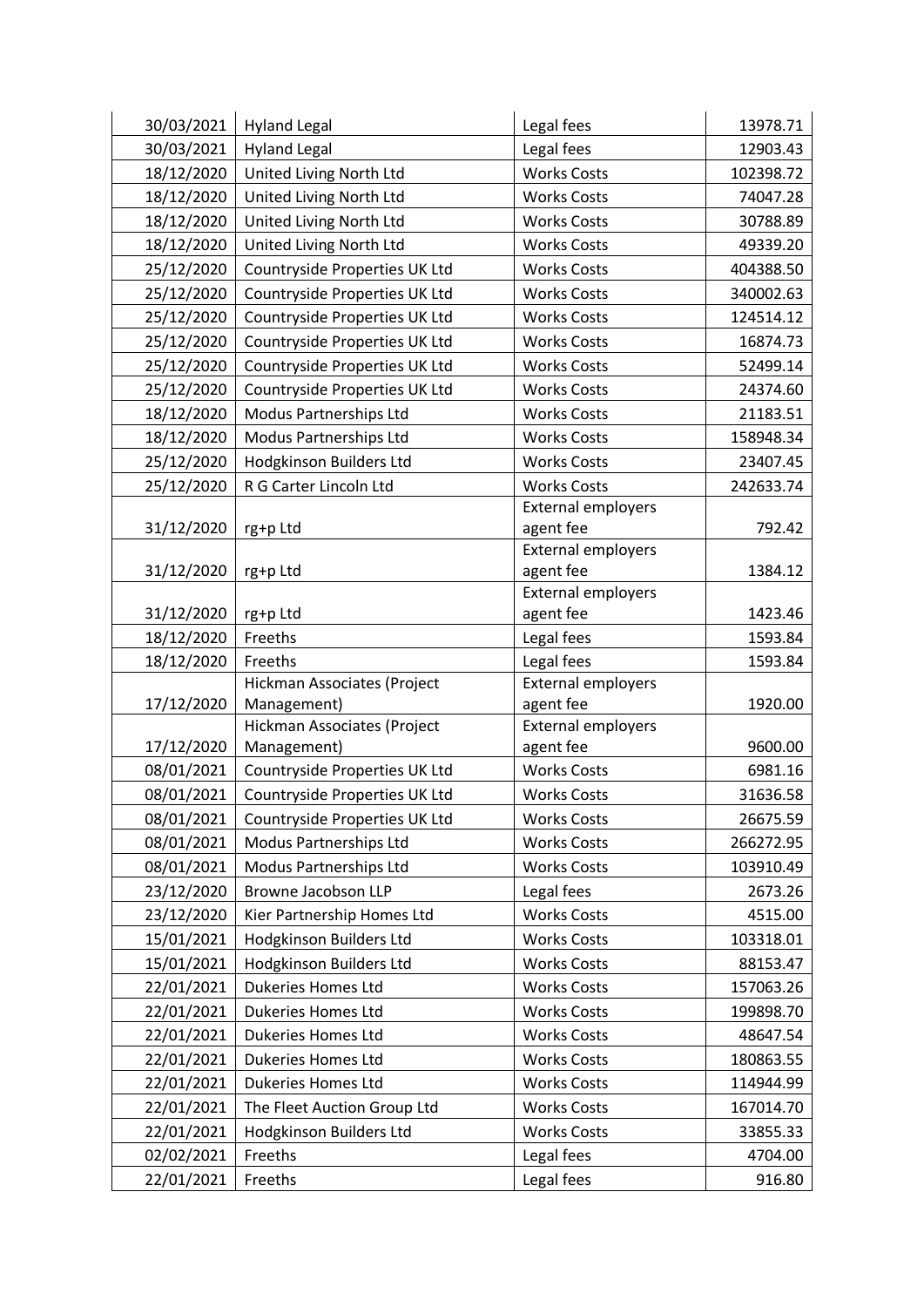| 29/01/2021<br>Countryside Properties UK Ltd<br><b>Works Costs</b>        | 241469.35 |
|--------------------------------------------------------------------------|-----------|
| 29/01/2021<br>Countryside Properties UK Ltd<br><b>Works Costs</b>        | 203023.11 |
| 29/01/2021<br>Countryside Properties UK Ltd<br><b>Works Costs</b>        | 74350.14  |
| 29/01/2021<br>Countryside Properties UK Ltd<br><b>Works Costs</b>        | 40524.25  |
| 29/01/2021<br>Countryside Properties UK Ltd<br><b>Works Costs</b>        | 126075.44 |
| 29/01/2021<br>Countryside Properties UK Ltd<br><b>Works Costs</b>        | 58535.03  |
| 29/01/2021<br><b>Mercer Building Solutions Ltd</b><br><b>Works Costs</b> | 71355.69  |
| 29/01/2021<br><b>Mercer Building Solutions Ltd</b><br><b>Works Costs</b> | 48812.19  |
| 29/01/2021<br>United Living North Ltd<br><b>Works Costs</b>              | 96143.64  |
| 29/01/2021<br>United Living North Ltd<br><b>Works Costs</b>              | 69524.07  |
| 29/01/2021<br>United Living North Ltd<br><b>Works Costs</b>              | 28908.14  |
| 29/01/2021<br>United Living North Ltd<br><b>Works Costs</b>              | 46325.29  |
| 29/01/2021<br>Fletcher Construction (Midlands) Ltd<br><b>Works Costs</b> | 111165.30 |
| 29/01/2021<br>Fletcher Construction (Midlands) Ltd<br><b>Works Costs</b> | 45779.37  |
| 29/01/2021<br>Fletcher Construction (Midlands) Ltd<br><b>Works Costs</b> | 27500.83  |
| <b>External employers</b>                                                |           |
| 31/01/2021<br>agent fee<br>rg+p Ltd                                      | 792.42    |
| External employers                                                       |           |
| agent fee<br>31/01/2021<br>rg+p Ltd                                      | 1384.12   |
| <b>External employers</b>                                                |           |
| 31/01/2021<br>agent fee<br>rg+p Ltd                                      | 1423.46   |
| 22/01/2021<br>R G Carter Lincoln Ltd<br><b>Works Costs</b>               | 167014.70 |
| 05/02/2021<br>Modus Partnerships Ltd<br><b>Works Costs</b>               | 202636.76 |
| 05/02/2021<br>Modus Partnerships Ltd<br><b>Works Costs</b>               | 79077.07  |
| Lovell Partnerships Ltd<br>05/02/2021<br><b>Works Costs</b>              | 136052.12 |
| 05/02/2021<br>Lovell Partnerships Ltd<br><b>Works Costs</b>              | 85278.80  |
| 02/02/2021<br>Freeths<br>Legal fees                                      | 4821.60   |
| 02/02/2021<br>Legal fees<br>Freeths                                      | 3213.60   |
| 04/02/2021<br>Countryside Properties UK Ltd<br><b>Works Costs</b>        | 113895.21 |
| 04/02/2021<br>Countryside Properties UK Ltd<br><b>Works Costs</b>        | 198939.49 |
| 04/02/2021<br>Countryside Properties UK Ltd<br><b>Works Costs</b>        | 204596.53 |
| 19/02/2021<br>R G Carter Lincoln Ltd<br><b>Works Costs</b>               | 94308.43  |
| 26/02/2021<br>Countryside Properties UK Ltd<br><b>Works Costs</b>        | 290794.04 |
| 26/02/2021<br>Countryside Properties UK Ltd<br><b>Works Costs</b>        | 244494.43 |
| Countryside Properties UK Ltd<br><b>Works Costs</b><br>26/02/2021        | 89537.57  |
| <b>External employers</b>                                                |           |
| agent fee<br>28/02/2021<br>rg+p Ltd                                      | 792.42    |
| <b>External employers</b>                                                |           |
| agent fee<br>28/02/2021<br>rg+p Ltd                                      | 1384.12   |
| <b>External employers</b><br>agent fee<br>28/02/2021<br>rg+p Ltd         | 1423.46   |
| 26/02/2021<br><b>Works Costs</b><br>Modus Partnerships Ltd               | 263090.93 |
| 26/02/2021<br>Modus Partnerships Ltd<br><b>Works Costs</b>               | 102668.74 |
| 01/03/2021<br>Modus Partnerships Ltd<br><b>Works Costs</b>               | 14845.74  |
| Modus Partnerships Ltd<br>01/03/2021<br><b>Works Costs</b>               | 111393.58 |
| 26/02/2021<br><b>Mercer Building Solutions Ltd</b><br><b>Works Costs</b> | 61908.72  |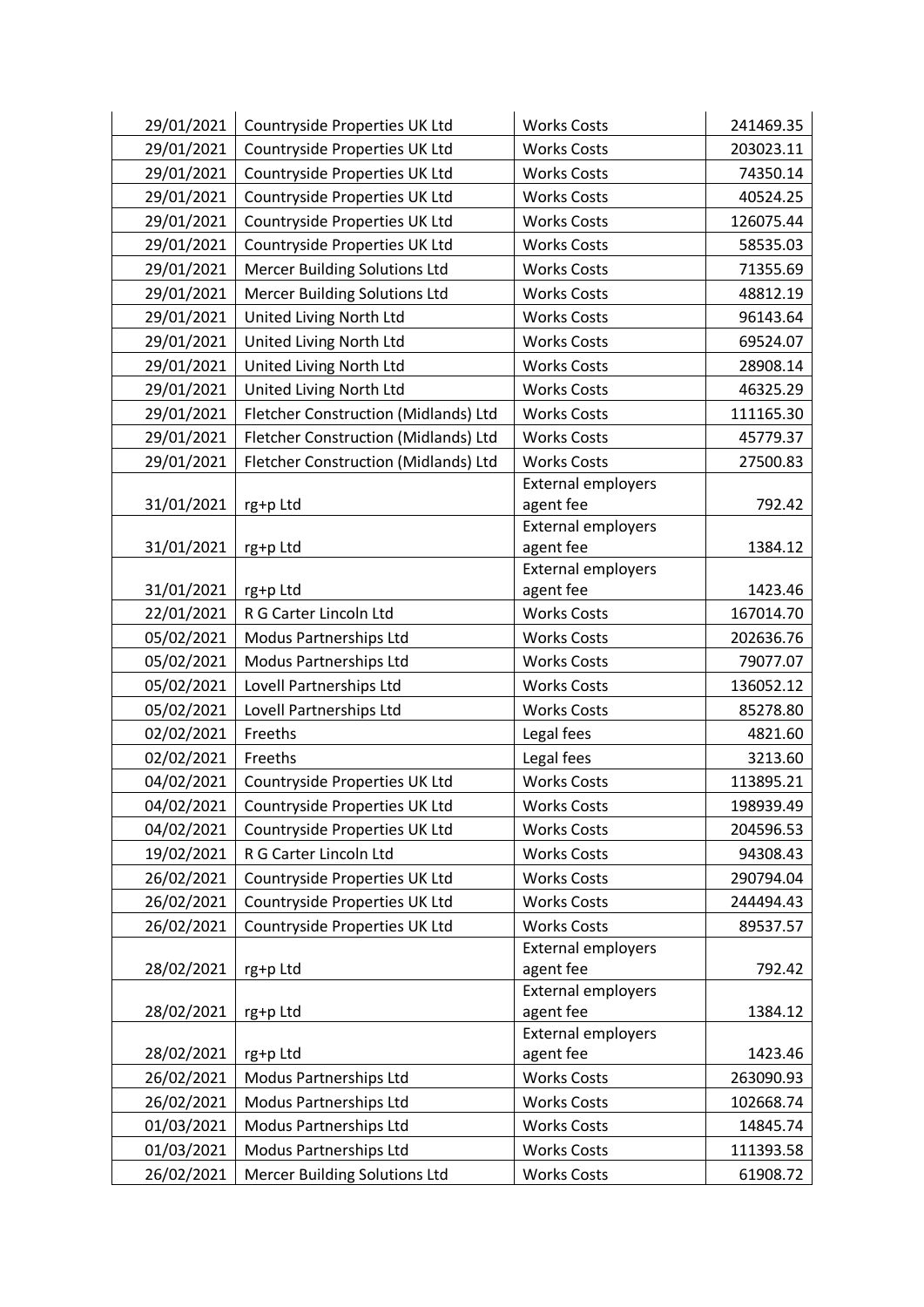| 26/02/2021 | Mercer Building Solutions Ltd        | <b>Works Costs</b>   | 42349.81  |
|------------|--------------------------------------|----------------------|-----------|
| 15/02/2021 | <b>Hyland Legal</b>                  | Legal fees           | 1146.29   |
| 15/02/2021 | <b>Hyland Legal</b>                  | Legal fees           | 1058.11   |
| 18/02/2021 | Freeths                              | Legal fees           | 940.80    |
| 26/02/2021 | Fletcher Construction (Midlands) Ltd | <b>Works Costs</b>   | 105310.34 |
| 26/02/2021 | Fletcher Construction (Midlands) Ltd | <b>Works Costs</b>   | 43368.23  |
| 26/02/2021 | Fletcher Construction (Midlands) Ltd | <b>Works Costs</b>   | 26052.38  |
| 26/02/2021 | United Living North Ltd              | <b>Works Costs</b>   | 92131.15  |
| 26/02/2021 | United Living North Ltd              | <b>Works Costs</b>   | 66622.52  |
| 26/02/2021 | United Living North Ltd              | <b>Works Costs</b>   | 27701.67  |
| 26/02/2021 | United Living North Ltd              | <b>Works Costs</b>   | 44391.93  |
| 26/02/2021 | Countryside Properties UK Ltd        | <b>Works Costs</b>   | 13275.56  |
| 26/02/2021 | Countryside Properties UK Ltd        | <b>Works Costs</b>   | 41301.75  |
| 26/02/2021 | Countryside Properties UK Ltd        | <b>Works Costs</b>   | 19175.81  |
| 23/02/2021 | Halsall Lloyd LLP                    | Other costs          | 714.00    |
| 05/03/2021 | Hodgkinson Builders Ltd              | <b>Works Costs</b>   | 61520.55  |
| 05/03/2021 | Hodgkinson Builders Ltd              | <b>Works Costs</b>   | 52490.85  |
| 25/02/2021 | Browne Jacobson LLP                  | Legal fees           | 600.00    |
| 25/02/2021 | Browne Jacobson LLP                  | Legal fees           | 600.00    |
| 05/03/2021 | Countryside Properties UK Ltd        | <b>Works Costs</b>   | 211696.23 |
| 05/03/2021 | Countryside Properties UK Ltd        | <b>Works Costs</b>   | 369767.42 |
| 05/03/2021 | Countryside Properties UK Ltd        | <b>Works Costs</b>   | 380282.13 |
| 05/03/2021 | Lovell Partnerships Ltd              | <b>Works Costs</b>   | 235683.17 |
| 05/03/2021 | Lovell Partnerships Ltd              | <b>Works Costs</b>   | 147728.52 |
| 12/03/2021 | Amber Valley Borough Council         | Other costs          | 2365.00   |
| 23/02/2021 | Leicester City Council               | section 106 payments | 99457.50  |
| 03/03/2021 | Freeths                              | <b>Land Costs</b>    | 15661.00  |
| 03/03/2021 | Freeths                              | <b>Land Costs</b>    | 8377.40   |
| 11/03/2021 | Freeths                              | Legal fees           | 514.80    |
| 11/03/2021 | Freeths                              | Legal fees           | 643.26    |
| 19/03/2021 | <b>Hodgkinson Builders Ltd</b>       | <b>Works Costs</b>   | 26844.70  |
| 19/03/2021 | R G Carter Lincoln Ltd               | <b>Works Costs</b>   | 34961.10  |
| 22/03/2021 | Lovell Partnerships Ltd              | Land Costs           | 343963.00 |
| 22/03/2021 | Lovell Partnerships Ltd              | <b>Works Costs</b>   | 741115.00 |
| 26/03/2021 | Countryside Properties UK Ltd        | <b>Works Costs</b>   | 13574.90  |
| 26/03/2021 | Countryside Properties UK Ltd        | <b>Works Costs</b>   | 42233.01  |
| 26/03/2021 | Countryside Properties UK Ltd        | <b>Works Costs</b>   | 19608.18  |
| 02/04/2021 | Hodgkinson Builders Ltd              | <b>Works Costs</b>   | 60082.28  |
| 02/04/2021 | Hodgkinson Builders Ltd              | <b>Works Costs</b>   | 51263.68  |
| 27/10/2020 | Freeths                              | Legal fees           | 2737.02   |
| 27/10/2020 | Freeths                              | Legal fees           | 2737.02   |
|            | Midlands Rural Housing & Village Dev |                      |           |
| 02/02/2021 | Ass                                  | Other costs          | 3750.00   |
|            | Midlands Rural Housing & Village Dev |                      |           |
| 02/02/2021 | Ass                                  | Other costs          | 3750.00   |